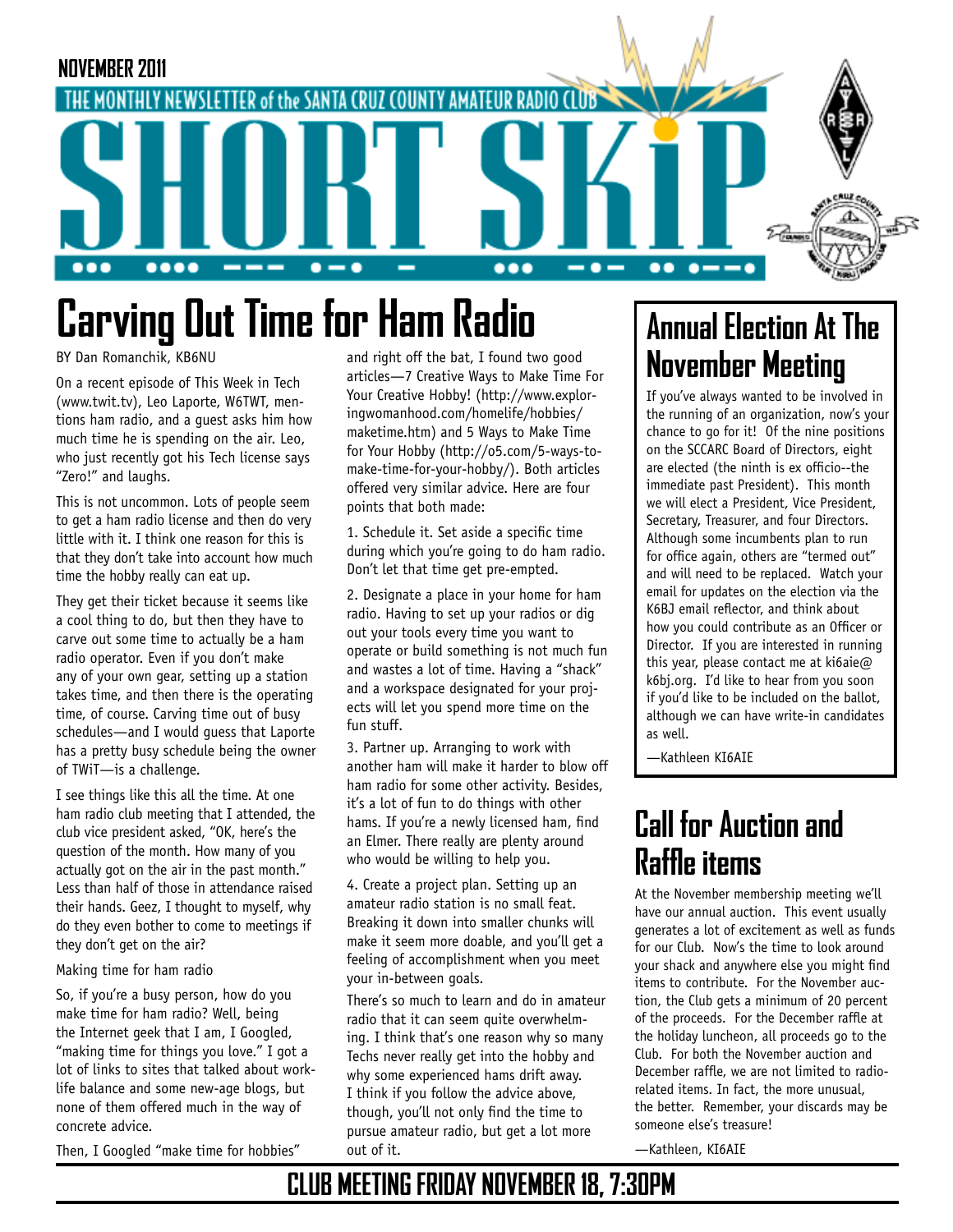# By Art Lee WF6P A1

Our monthly club meetings are a great source of interesting information, both technical and social. Getting together with fellow hams on an eyeball basis is fun. I asked Cap, KE6AFE and Kathleen, KI6AIE, if we had a date in which we began our meetings at Dominican Hospital. I believe it was circa 1985. Prior meetings were in the community room of a bank on 41st Avenue; then the old Community Hospital (now the Dominican Health and Rehabilitation Center on Frederick Street.). Our ARES meetings were often in the Red Cross building and before that, in KI6EH, Rich Hanset's business conference room adjacent to COSTCO.

Last year the wall heater in my ham shack went out. Couldn't get the pilot light to light. I gave it the old Jeff Liebermann, AE6KS, treatment: bang on the regulator with a big hammer, tear the regulator apart, etc. Did the banging but still no gas flow to the pilot light. Suffered through last winter by wearing my Arctic coat. This year, I decided to "fix" the heater. Attempted to disassemble the gas regulator but it was sealed very tightly. Even with the screws out, it wouldn't come apart. Resort to a hacksaw? A call to the manufacturer was no help. The old part was no longer available and that I was not to take it apart as "it would be hard to put back together." The good news was that a new part was available under a new part number – for only \$600. This necessitated a trip to Appliance Parts on Soquel. There, Chuck, the parts guy, told me that the regulator rarely failed but the small orifice on the pilot light gas feed is probably plugged . Aha! He even showed me the parts and how to take 'em apart without destroying. Keeping my fingers crossed.

The October club meeting was great. It was antenna building time. Jerry Inman, KE6I, had set up all the materials for a

### **2 NOVEMBER 2011**

rapid-moving production line for his ARES session. It was such a hit that he made it available to the club. Over the years I have heard and read where building projects were overlooked as subjects for ham club meetings. Ours was very well organized and truly a "hands on" moment. The meeting was kicked off by a short dissertation on vertical antennas by our two-term president, Bruce, AC6DN. Bruce is a delight to listen to. His use of humor and clarity of expression is a talent he has long utilized. Thanks for serving the club, Bruce. During the meeting, Becky Steinbruner, KI6TKB, was presented a very nice jacket for her work in club Field Days.

 I am happy with the present sunspot activity. Who among us is not? Forty meters is booming in once again. Can copy stations in Cupertino! Don, K6GHA, set up a Monday night ten-meter net on 28.308 at 1900 PST. Happy days are here again.

 Attended the Saturday CAKE meeting following Friday's club meeting. Only about six of us there, including Oliver, KJ6LDD. He is from Germany, flew corporate jets prior to taking on full-time work in the computer industry.

# **Special Deal: Holiday Luncheon and Member- ship Renewal**

Our annual Holiday Luncheon will be at the Seacliff Inn on December 17 Checkin will start at 12:30, and luncheon at 1:00. If you renew your membership by holiday luncheon, you'll get an extra five (count 'em, five) tickets for the holiday luncheon raffle! That's in addition to the one raffle ticket that is included with your \$20 for the luncheon. For most of you, that will mean \$45, preferably paid ahead of time, either at a Club meeting or by mail (SCCARC, P.O. Box 238, Santa Cruz, CA 95061-0238). Of course, you may also pay at the door, but reservations must be made by December 10 either in person or by email to ki6aie@k6bj.org or by phone to (831) 476-6303.

—Kathleen, KI6AIE, SCCARC Treasurer

# SHORT SI



*From... CAKE Crumbs Oct 9, 2010*

This was a morning for the flea market in Cupertino and several of our hardy souls set off at 6:00 AM ( yours truly not included). The prized items were a mint condition copy of one of Bill Orr's famous books and many copies of GE Ham News from 1949 and onwards. One book that fascinated me was " Below Ten Meters" by James Millen and Robert Kruse; a subject where hams were the pioneers.

Dallas K6KEB showed his K1SWL Micromite radios for 40 and 20 meters. The QRP long-wire tuner under construction showed the really great job on his first toroids. Don K6KHA is having much fun on HF and had just made his first QSO using the SPLIT mode to work some rare EU DX. Don has made good use of HRD to print out attractive maps pin-pointing his DX contacts. The world-wide system of NCDXF HF beacons are very helpful so listen on 14100 cw where you at about 10 minute intervals when you will always hear W6VX at100,10,1,0.1 Watts Next in sequence comes KH6WO in Hawaii followed by others



Here are some crumbs of conversations. 813s at 25cents each , MOOG Synthesizers, use of 900 MHz for hair removal (no kidding its approved by the FCC). Being only one hair at a time one wag said it gave a whole new meaning to a hair cut. The adaptation of Wi-Fi for military purposes was a topic both Eric K6EP and Tom KW6S had in common. CAKE sessions are a fun place to increase one's vocabulary eg. Spectral Growth= IMD ZigBee=Mesh Networking.

When next looking at the colored bands on resistors you may recall this . Better Be Right Or Your Great Big Adventure Goes Wrong.

We invite inquiring minds so come with questions curious items.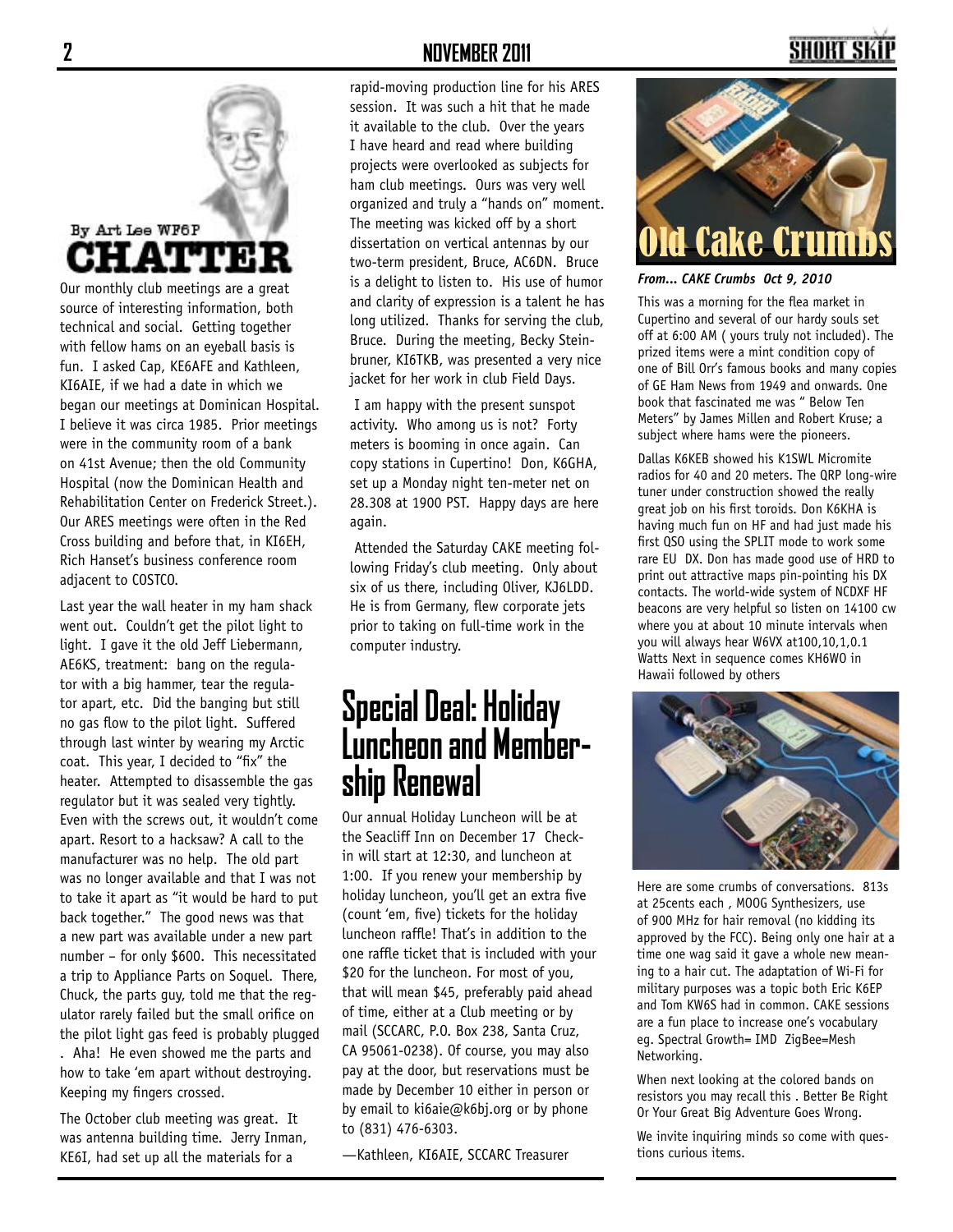# **HF Activity**

I thought you might be interested in a couple of screen shots taken this morning between 1500 and 1530 Z on 10 and 12 meters. ( I just worked a station in France on 12m as late as 1645 Z)

The 10 m scan shows the contest activity. Most of the signals in the left half of the 12 m screen are EU stations and the two vertical lines are the cursors for the A and B VFOs. Note the noise level is almost down to the MDS of the radio so I can copy a S2 signal 100 %. Here the P# is calibrated as -73 dBm for S9 and 6dB per S unit

Over the past few days I have worked JT1 and XV1 on 10m and CE0 on 12m. I spend very little time on the air and do not monitor a DX spotter so I was quite lucky. I doubt that I could get thru a pile-up without the aid of the P3 using 100W and a vertical. I normally do not use the Split function as using XIT is simpler; it has its own cursor so I monitor the waterfall to find the current QSO and sit there with 50 Hz accuracy and call when the contact ends. It beats finding the current contact by ear.

Exciting times,and I hope that's true for you and lets hope it continues

—Ron W6WO







In his instrument-filled bedroom. Fishman shows how his homemade Geiger-Muller counter (right) registers nuclear particles. Rays from radium solution<br>in tube show on oscilloscope at left.

# **Scientist**

Brooklyn boy shifts from radio to build electronic apparatus.

#### By MARTIN MANN Photographs by JAMES BRAY

THEODORE Fishman, a New York high<br>
I school student, will not be old enough to vote for four years; but his passion for science and exceptional mechanical ingenuity have enabled him to build X-ray machines, Geiger-Muller counters, and other advanced electronic apparatus in his bedroom laboratory.

An enthusiastic ham radio operator in his younger days, the 17-year-old Brooklyn boy became interested in making radio crystals control frequency more precisely by exposing them to X-radiation. This led him to build an X-ray machine of secondhand parts and developed the need for a device to measure the intensity of the X-rays. Learning of a new ether-filled detector tube that would make a Geiger-Muller counter sensitive to X-rays (commonly used counters are not), he had the glass tube blown by a local instrument maker, filled it himself; and assembled the counter around it. Since then he has made two other counters, one of them on order for a Brooklyn hospital at a cost less than one-fourth the price of similar commercially built instruments.

Fishman now plans an all-purpose laboratory oscilloscope with a five-inch screen, sweep-circuit frequency range of 0.2 to 100,-000 cycles, and amplification frequency range from zero to 5,000,000 cycles. He expects to build it for about \$20.

From Popular Science August 1946